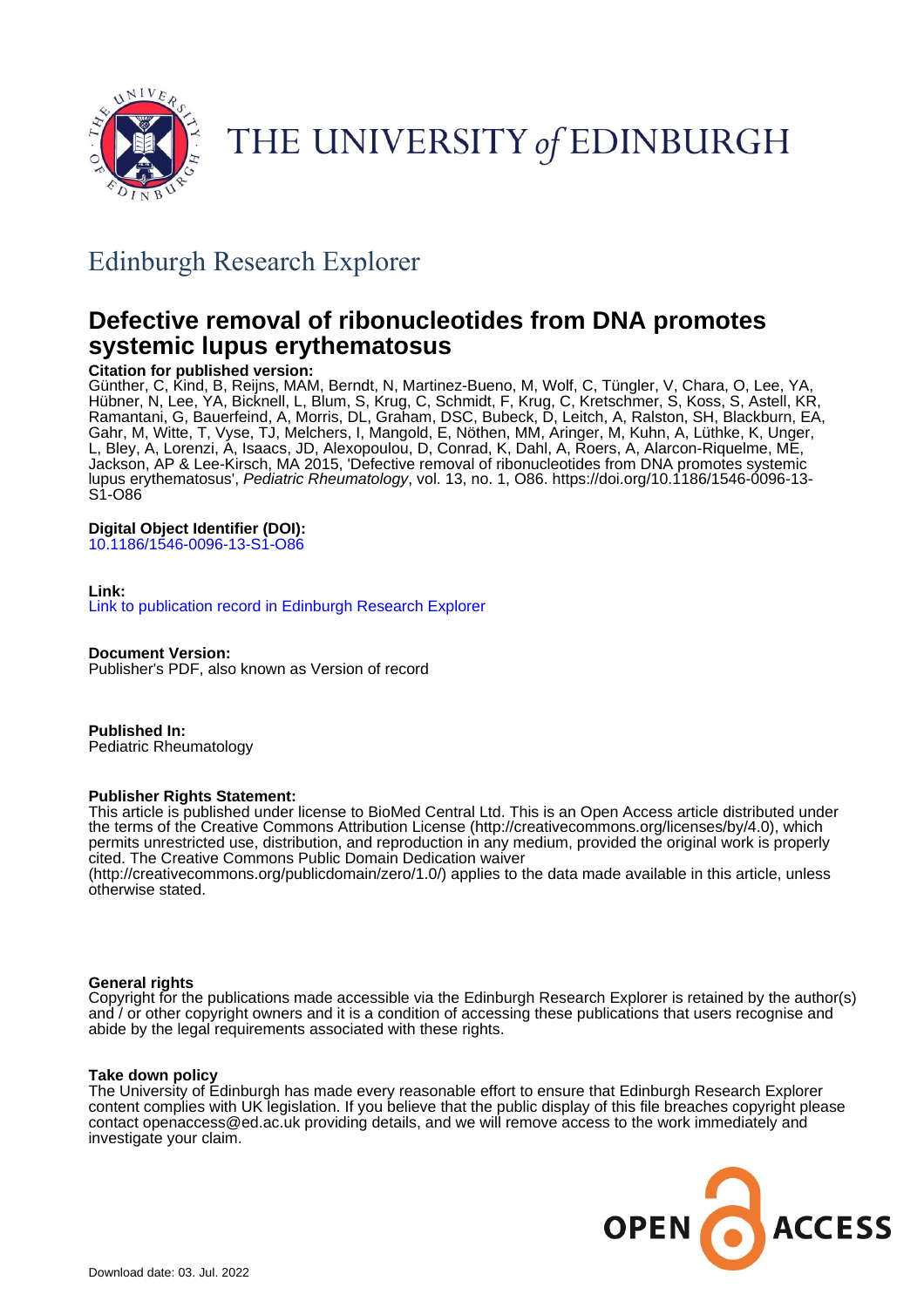### **ORAL PRESENTATION ORAL PRESENTATION**



# Defective removal of ribonucleotides from DNA promotes systemic lupus erythematosus

C Günther<sup>1\*</sup>, B Kind<sup>2</sup>, MAM Reijns<sup>3</sup>, N Berndt<sup>1</sup>, M Martinez-Bueno<sup>4</sup>, C Wolf<sup>2</sup>, V Tüngler<sup>2</sup>, O Chara<sup>5</sup>, YA Lee<sup>6</sup> , N Hübner<sup>6</sup>, YA Lee<sup>6</sup>, L Bicknell<sup>3</sup>, S Blum<sup>2</sup>, C Krug<sup>2</sup>, F Schmidt<sup>2</sup>, C Krug<sup>2</sup>, S Kretschmer<sup>2</sup>, S Koss<sup>2</sup>, KR Astell<sup>3</sup> , G Ramantani<sup>7</sup>, A Bauerfeind<sup>6</sup>, DL Morris<sup>8</sup>, DS Cunninghame Graham<sup>8</sup>, D Bubeck<sup>9</sup>, A Leitch<sup>3</sup>, SH Ralston<sup>10</sup>, EA Blackburn<sup>11</sup>, M Gahr<sup>2</sup>, T Witte<sup>12</sup>, TJ Vyse<sup>8</sup>, I Melchers<sup>13</sup>, E Mangold<sup>14</sup>, MM Nöthen<sup>14,15</sup>, M Aringer<sup>16</sup>, A Kuhn<sup>17</sup>, K Lüthke<sup>18</sup>, L Unger<sup>19</sup>, A Bley<sup>20</sup>, A Lorenzi<sup>21</sup>, JD Isaacs<sup>21</sup>, D Alexopoulou<sup>22</sup>, K Conrad<sup>23</sup>, A Dahl<sup>22</sup>, A Roers<sup>23</sup>, ME Alarcon-Riquelme<sup>4,24</sup>, AP Jackson<sup>3,24</sup>, MA Lee-Kirsch<sup>2,24</sup>

From 8th International Congress of Familial Mediterranean Fever and Systemic Autoinflammatory Diseases Dresden, Germany. 30 September - 3 October 2015

Systemic lupus erythematosus (SLE) is a multifactorial autoimmune disease in which environmental exposures like virus infection and UV-irradiation trigger activation of the innate and adaptive immune system in genetically predisposed individuals. Heterozygous mutations of the 3' repair exonuclease 1 (TREX1) are associated with SLE. Biallelic mutations in TREX1 and the three subunits of ribonuclease H2 (RNASEH2A-C) cause Aicardi-Goutières syndrome, an inflammatory encephalopathy with clinical overlap with SLE. We therefore investigated the role of RNase H2 in SLE pathogenesis. RNase H2 is responsible for the removal of misincorporated ribonucleotides from DNA and is indispensable for genome integrity. We demonstrated a genetic association for rare RNase H2 sequence variants with SLE. RNase H2-deficient fibroblasts of AGS and SLE patients accumulated ribonucleotides in genomic DNA resulting in chronic low-level DNA damage, constitutive p53 phosphorylation and senescence. Patient fibroblasts proliferated slower than fibroblasts from healthy individuals and showed impairment of cell cycle progression. In addition, patient fibroblasts exhibited constitutive up-regulation of interferonstimulated genes and an enhanced type I interferon response to the nucleic acid poly(I:C) and UV-irradiation. UV-irradiation induced enhanced cyclobutane pyrimidine dimer formation in ribonucleotide-containing DNA. This suggests that innate immune activation may be

caused by immune recognition of DNA metabolites of DNA damage repair and may also explain photosensitivity in SLE patients with RNase H2 mutation. In summary, our findings implicate RNase H2 in the pathogenesis of SLE, and suggest a role of DNA damage-associated pathways in the initiation of autoimmunity.

#### Authors' details <sup>1</sup>

<sup>1</sup>University Hospital Dresden, Derpartment of Dermatology, Dresden, Germany. <sup>2</sup>University Hospital Dresden, Department of Pediatrics, Dresden Germany. <sup>3</sup>MRC Institute of Genetics and Molecular Medicine, Medical Research Council Human Genetics Unit, Edinburgh, UK. <sup>4</sup>Pfizer-Universidad de Granada-Junta de Andalucía (GENYO), Centro de Genómica e Investigación Oncológica, Granada, Spain. <sup>5</sup>Technical University Dresden, Center for Information Services and High Performance Computing, Dresden, Germany. <sup>6</sup> Max Delbrück Centre for Molecular Medicine, Buch, Berlin, Germany. <sup>7</sup>University of Freiburg, Epilepsy Center, Freiburg, Germany. <sup>8</sup>King's College London, Genetics & Molecular Medicine, London, UK. <sup>9</sup>Imperial College London, Department of Life Sciences, London, UK. <sup>10</sup>MRC Institute of Genetics and Molecular Medicine, University of Edinburgh, Rheumatic Diseases Unit, Edinburgh, UK.<sup>11</sup>Centre for Translational and Chemical Biology, School of Biological Sciences, University of Edinburgh, Edinburgh, UK. <sup>12</sup>Hannover Medical School, Hannover, Germany. <sup>13</sup>University Medical Center, Clinical Research Unit for Rheumatology, Freiburg, Germany. <sup>14</sup>University of Bonn, Institute of Human Genetics, Bonn, Germany. <sup>15</sup>Life & Brain Center, Department of Genomics, Bonn, Germany. <sup>16</sup>University Hospital Dresden, Rheumatology, Department of Internal Medicine III, Dresden, Germany. <sup>17</sup>University of Münster, Department of Dermatology, Münster, Germany. <sup>18</sup>Schwerpunktpraxis Rheumatologie, Dresden, Germany. <sup>19</sup>Städtisches Klinikum Dresden-Friedrichstadt, Dresden, Germany. <sup>20</sup>University of Hamburg, Department of Pediatrics, Hamburg, Germany. <sup>21</sup>Newcastle University, Institute of Cellular Medicine, Newcastle-upon-Tyne, UK. <sup>22</sup>Technical University Dresden, Center for Regenerative Therapies Dresden, Dresden, Germany. <sup>23</sup>Technical University Dresden, Institute for Immunology, Dresden, Germany. 24Oklahoma Medical Research Foundation, Arthritis and Clinical Immunology Program, Oklahoma City, OK, USA.

<sup>1</sup>University Hospital Dresden, Derpartment of Dermatology, Dresden, Germany

Full list of author information is available at the end of the article



© 2015 Günther et al. This is an Open Access article distributed under the terms of the Creative Commons Attribution License [\(http://](http://creativecommons.org/licenses/by/4.0) [creativecommons.org/licenses/by/4.0](http://creativecommons.org/licenses/by/4.0)), which permits unrestricted use, distribution, and reproduction in any medium, provided the original work is properly cited. The Creative Commons Public Domain Dedication waiver ([http://creativecommons.org/publicdomain/](http://creativecommons.org/publicdomain/zero/1.0/) [zero/1.0/](http://creativecommons.org/publicdomain/zero/1.0/)) applies to the data made available in this article, unless otherwise stated.